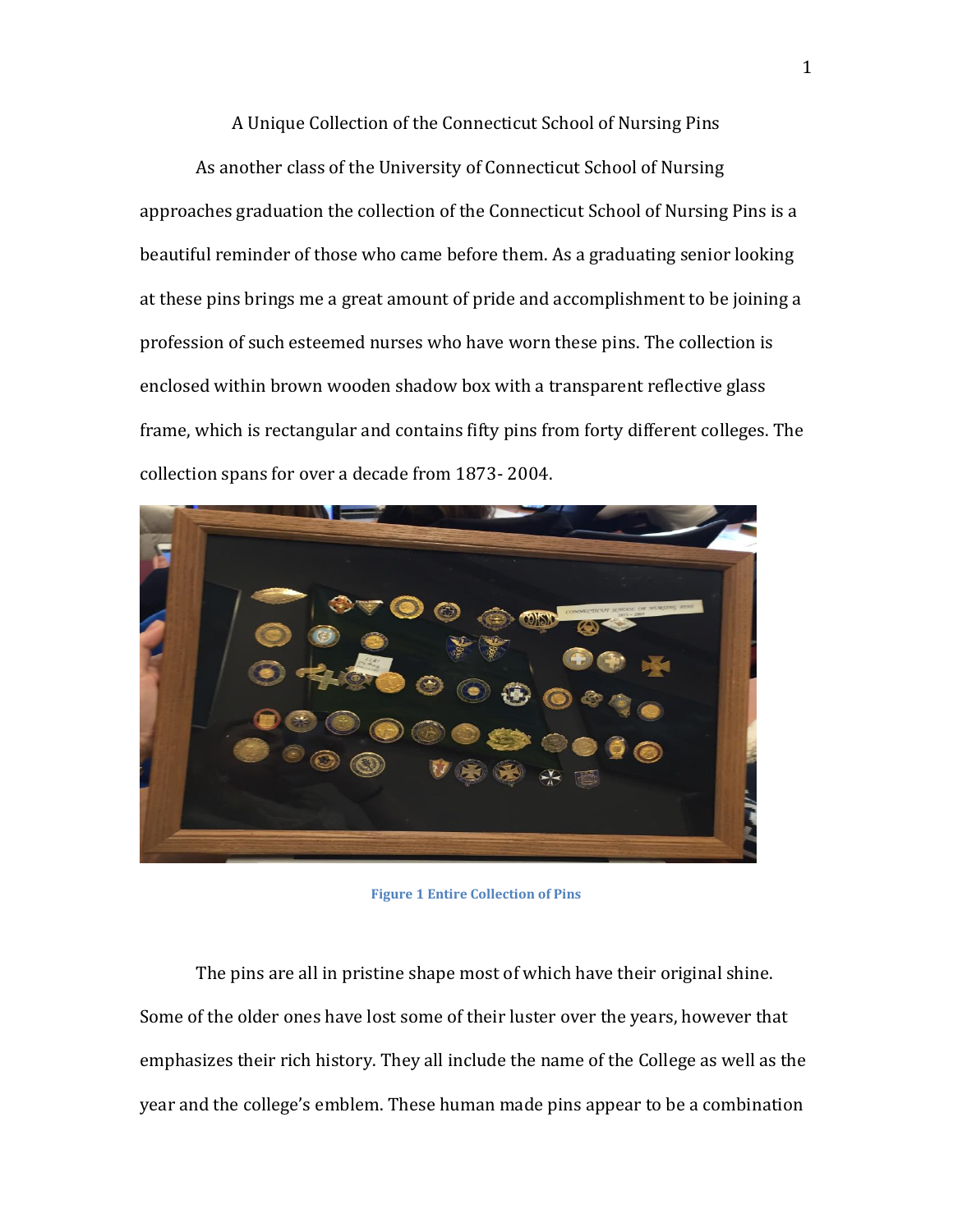of gold and silver and most are engraved with the schools colors. According to the *American Nursing Pin in History and Context*, "gold and gold- filled designs are found most often, nursing pins are also created from copper, specifically in copper rich regions of the nation, or sterling silver. Some of those previous metals are coated for protection. While some pins are minimally decorated, with starkly compelling monotone imprinted designs, other are richly decorated and colored. Colors may be found in enamel, jewels, colored stones, seed pearls, or a variety of metals" (Meixner, n.d.). The majority of the pins are round in shape some of them are in the shape of shields, which would be more traditional. The nightingale lamp is also a common symbol on the pins, which can be shown on the Bristol Training School pin. More information can be found on the symbolism of pins on this website <http://www.nurse-entrepreneur-network.com/public/511.cfm> (Meixner, N.d.).



**Figure 2 Bristol Training School Pin: Row one Middle Pin**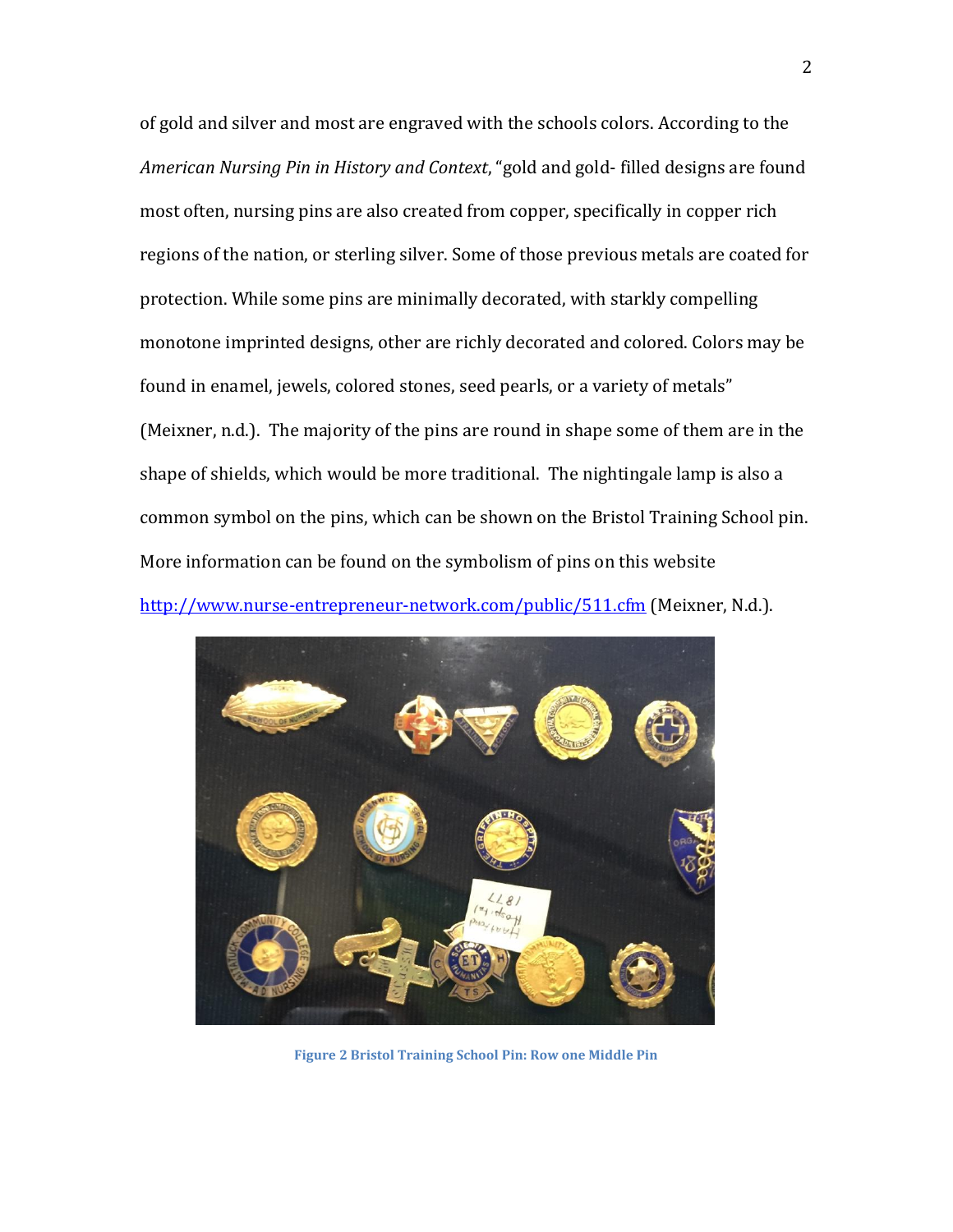The pins are displayed on black felt, which makes for a soft protective cushioning for them. The collection is in eleven symmetrical unidirectional rows although the number of pins in each row is not equal. When duplicates from the same school are present they are arranged next to each other. There is a very obvious top and bottom to the shadow box although the label has fallen from its original location.

The purpose of the nursing pinning ceremony can be traced back to the  $12<sup>th</sup>$ century during the Crusades. During this time the Knights Hospitaller, a group of knights from the Hospital of St. John the Baptist, cared for the crusaders. Each of these knights was given a Maltese cross to be worn upon their arm (Weekly, 2010). Centuries later in the 1860's Florence Nightingale, the founder of nursing, was recognized for her tremendous service to those who were injured during the Crimean War with the Red Cross of St. George as a medal of excellence. The pin was presented as a "badge of courage" (OSUIT STAFF, 2013). This social ceremony had a great significance to Florence, as she believed "the medal was to encourage her students to faithfully serve the injured, sick and dying in challenging situation and often dangerous circumstances" (OSUIT STAFF, 2013). In the year 1916, the ceremony became routine throughout School of Nursing graduates in the United States. Since then the pin has become unique to which college the graduate attended as show in this collection. (OSUIT STAFF, 2013). More information on the ceremony can be found a[t www.go.osuit.edu/communications/news/content/pinning](http://www.go.osuit.edu/communications/news/content/pinning-ceremony-dedicate-nursing-graduates)[ceremony-dedicate-nursing-graduates](http://www.go.osuit.edu/communications/news/content/pinning-ceremony-dedicate-nursing-graduates) .

3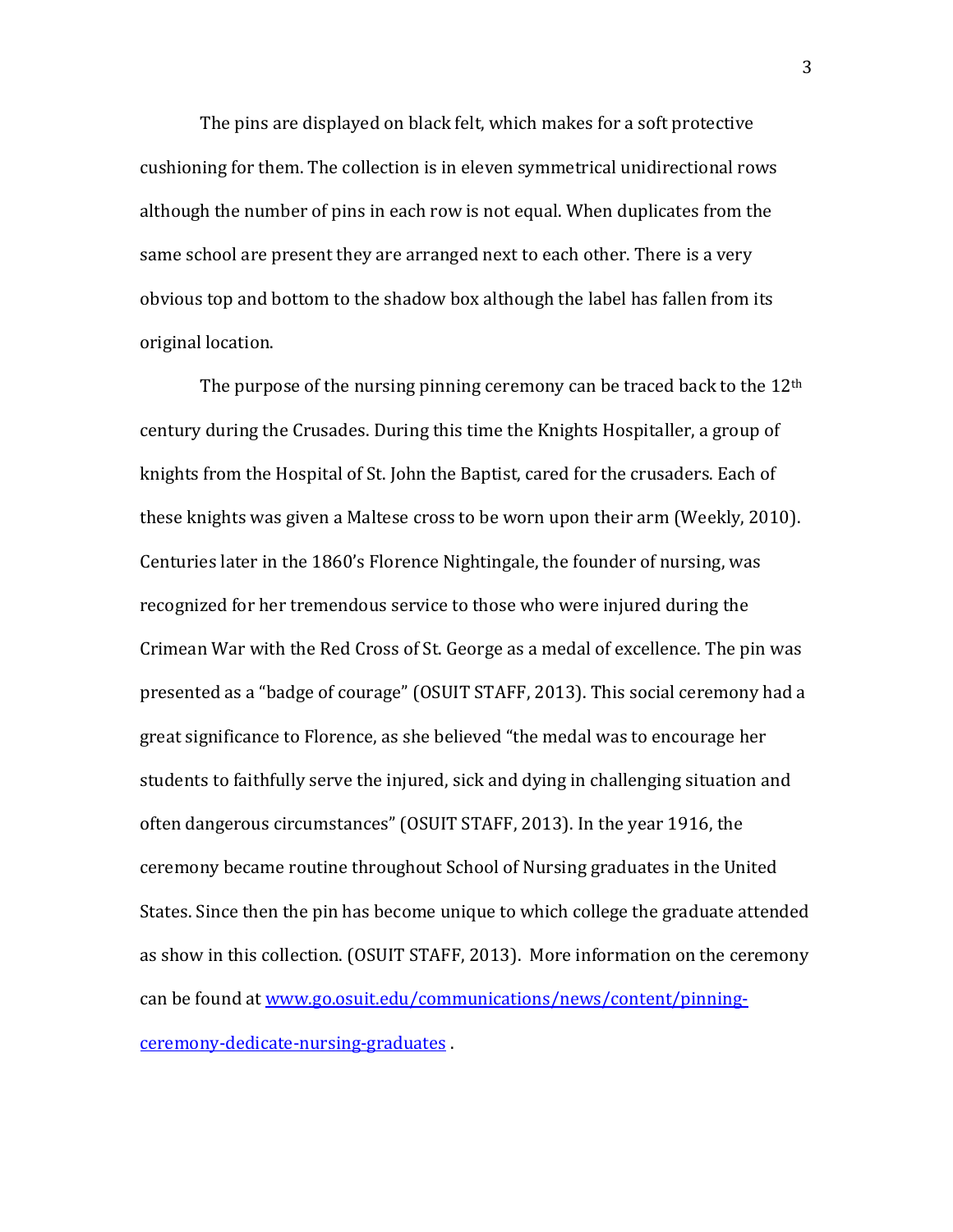A few of the colleges including The University of Connecticut and Yale University have both an older and updated version of their school's pin. University of Connecticut's School of Nursing was the first public institution in Connecticut to offer a bachelor's degree program in nursing. By the fall of 1942, thirteen students were enrolled in UConn's School of nursing (UConn SON, n.d.). Upon graduation they received the original pin, which can be shown below compared to the new pin, which graduates now receive (UConn SON, n.d.). One of the oldest pins in the collection is from The Hartford Hospital School of Nursing from 1878 (Audet, 2014). This was the first graduation class from the institution. These nursing graduates had received two years of instruction and received a diploma (Audet, 2014).



**Figure 3 Original and Current University of Connecticut Pin** This shadow box is a wonderful contribution to the extensive Dolan collection. It can be admired by all on the landing between Storrs Hall and Winger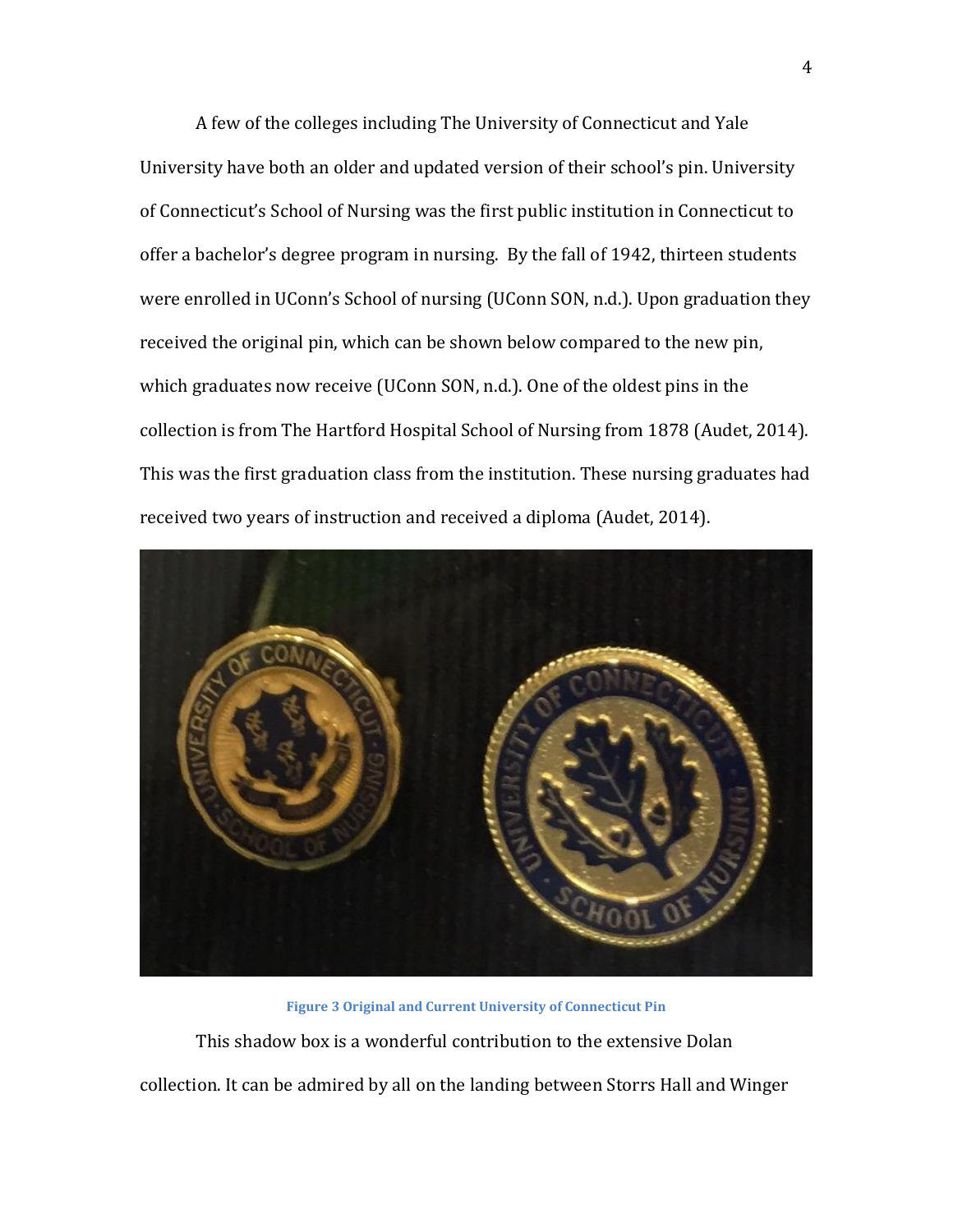Wing, which celebrates the School of Nursing and Connecticut's collection to nursing history. This artifact not only shows us the rich history of the many nursing schools in Connecticut, it is personal for all nursing students as one day we shall also have a pin from this box. This collection will allow for students to admire nursing's past as they work on becoming its future.



**Figure 4 Shadow Box on Display at UConn's School of Nursing**

## References

Audet, P. (2014). A History of Alumnae Association of Hartford Hospital School of